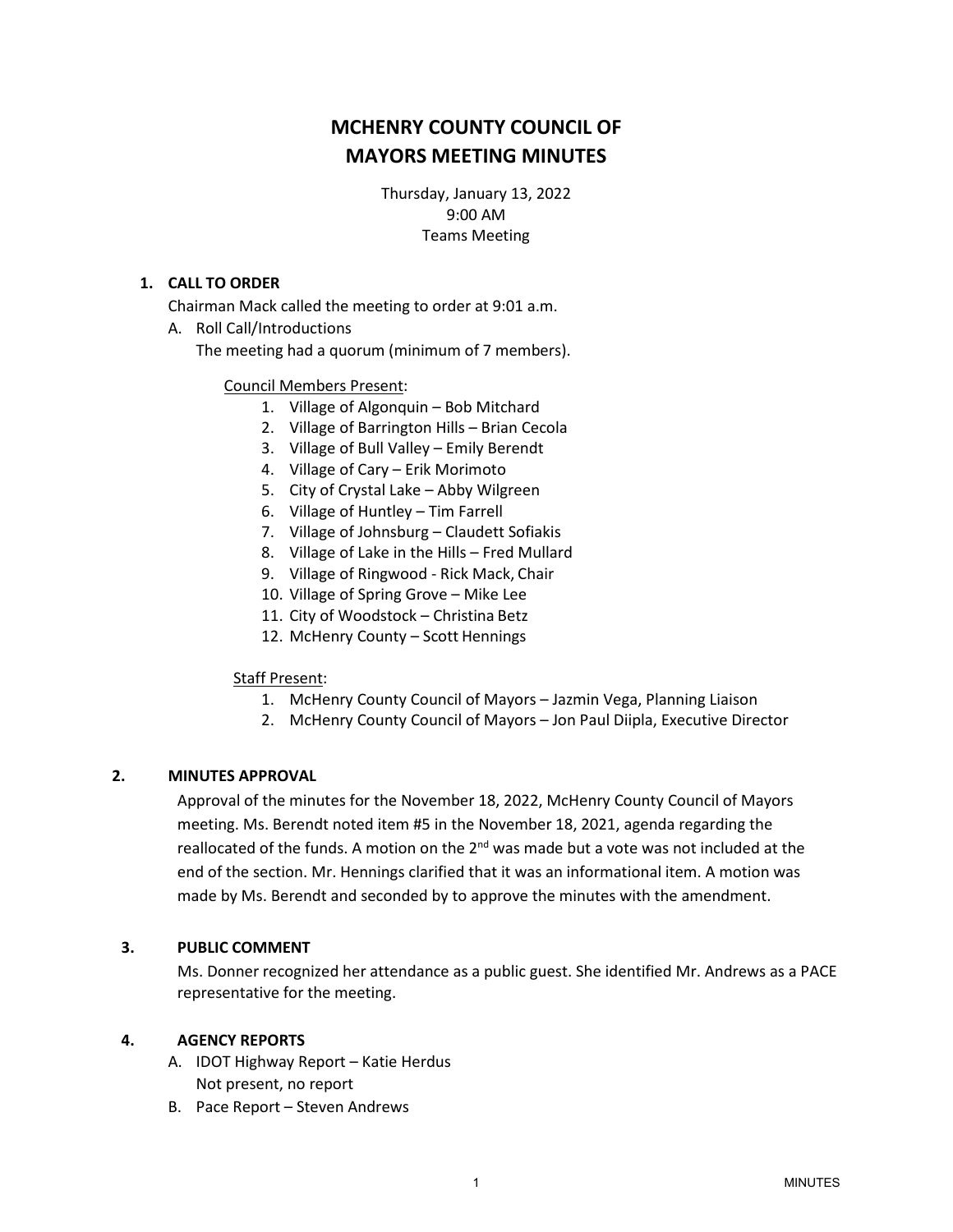Mr. Andrews, Pace Community Relations Representative, provided a Pace report. While Pace is seeking a new representative, coordination needs will go to Mr. Andrews in the until a permanent assignment is determined. Pace's goal for this year includes beginning the electrification of Pace's North fleet, with goal of converting entire division by 2026. Pace is gradually working to implement new service and exploring pilot programs with transportation networks. Pace will be continuing capital program. Pace will continue to focus on recruitment with hiring plan for bus operators and maintenance. Pace is seeking opportunities to participate and partner with agencies in local job fairs. Pace's COVID response page is updated regularly with operational changes.

Mr. Andrews announced the changes in Pace's fare policy. CTA changed pricing in joint Pace / CTA passes. Pace 30-day pass is now reduced to \$75, and CTA 7-day pass is reduced to \$25. Pace is accepting lower prices and this effective immediately.

Mr. Hennings thanked Pace for the productive 2022 Pace budget intergovernmental agreement process. He noted the large infusion of funding in MC Dial-a-Ride program and formally thanked the work of Pace and other municipalities that participated in this process. He asked the committee if anyone had any other ideas to improve public transit and to reach out to him or Jon Paul Diipla.

C. Metra Update – Katie Renteria

Ms. Renteria reported that 2021 Metra ridership is at 9% of 2019 ridership numbers. Throughout the year, ridership grew to 25% in September, 26% in October, and 27% in November. December ridership has not yet been reported but expected to end at approximately 27% ridership. Ms. Renteria reported the slight dip in numbers, but that this is typical in this time of the year. November brought 8 of the highest ridership days since the start of the pandemic.

Ms. Renteria announced that beginning February  $1<sup>st</sup>$ , \$6 all day passes will be available for purchase which are valid for unlimited rides for 3 zones in one day. The current \$10 pass will only be available via Ventra app starting February 1st.

- D. RTA Update RTA Staff Not present, no report
- E. McHenry County Division of Transportation Update Ben Redding Mr. Redding reported on Algonquin's Flashing Yellow Arrow project. This project is the first flashing yellow arrow project brought to McHenry County. It is the first of three projects beginning in the next few years.

Mr. Redding informed attendees about roundabout training where an outside consultant will host a series of scheduled trainings, expected to begin in the next several months. He announced that Traffic Engineer, Brad Cousin, is back in the office to help with requests. Mr. Reddings last day in with MCDOT will be January 21, 2022.

F. Illinois Tollway Update – Kelsey Passi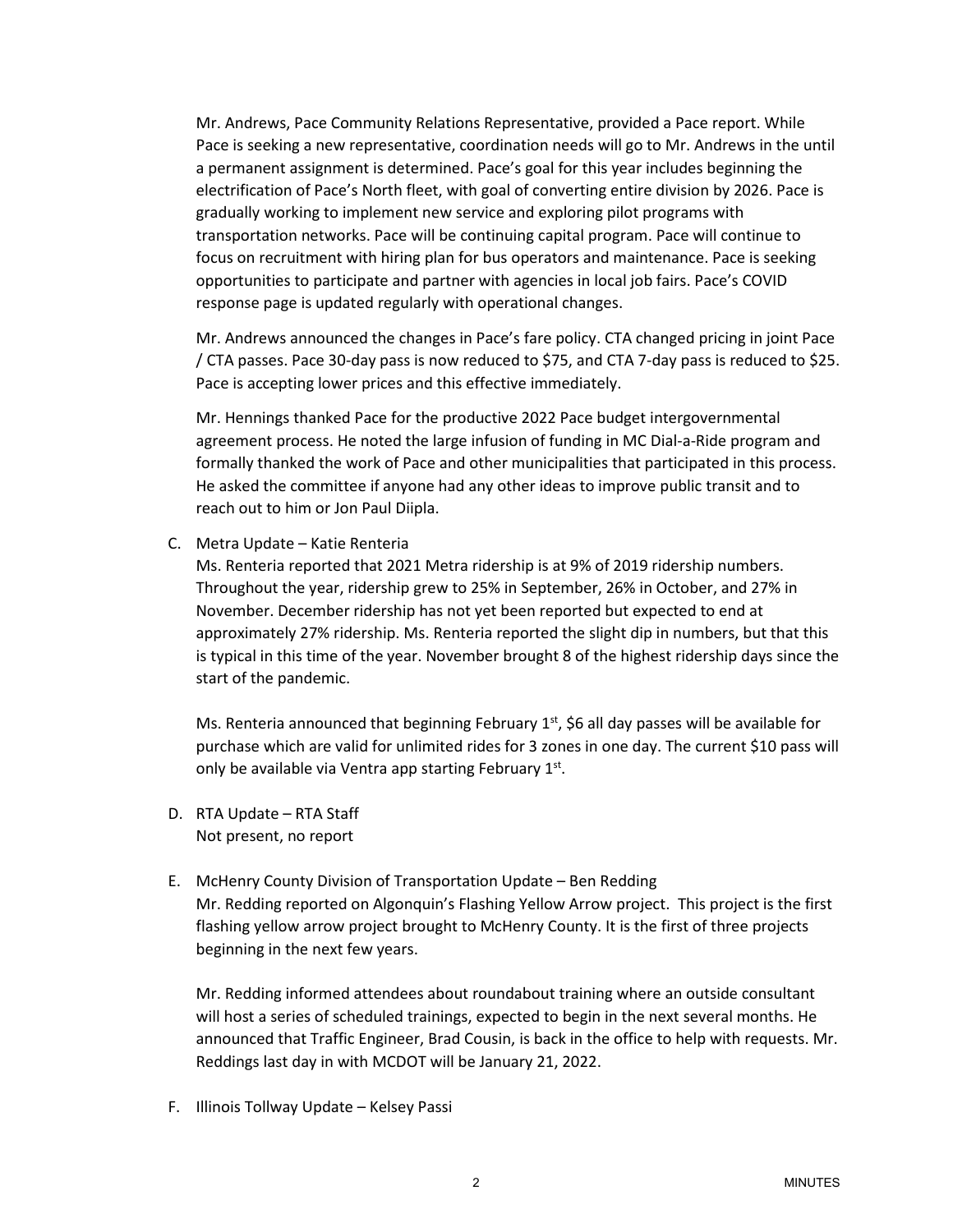Ms. Passi shared the Illinois Tollway's 2021 accomplishments. They aided more than 25,000 customers in emergency roadside services, served more than 2million customers with payby-plate service and expanded the Ipass assist program. Illinois Tollway completed their  $10<sup>th</sup>$ year of Move Illinois and developed the balance 2022 budget with 1.49 billion in revenue.

G. CMAP Report – Mary Weber

Ms. Weber announced CMAP has established a hybrid work schedule while the CMAP office is open daily. Meeting material can now be found on CMAP's Legistar page as well as the CMAP home page. The Regional Speed Data project will begin this spring. While new census data has not been released since November, 2021, local governments can request that their boundaries and housing counts by block be reviewed.

# **5. MCHENRY COUNTY COUNCIL OF MAYORS SURFACE TRANSPORTATION PROGRAM – LOCAL: FY2023-FY2027 CALL FOR PROJECTSOPENING**

Mr. Diipla presented on the Surface Transportation Program- Local Call for Projects. He noted that MCCOM is now accepting applications until March  $18<sup>th</sup>$ . He provided a brief overview of presentation highlighting the application as well as the process. The information will be posted the McHenry County Council of Mayors website for reference for organizations who chose to apply for the funds.

The following topics were presented on by Mr. Diipla:

- Background information
- McHenry County's allotment for FY 2023- FY 2027
- Instructions for applying
	- o Eligible Requirements
	- o Eligible Project Types
	- o Eligible Route
	- o Eligible Phases
- Application process
	- o Requirements
- Timeline
- Project scoring and ranking
- Active Program Management (APM)
	- o Requirements

Mr. Mitchard asked when the last time the council considered increasing the \$1.5 STP-L funding limit per project. He also asked if there was consideration of increasing the limit due to higher construction and material costs. Mr. Diipla explained that \$1.5 million cap was in place in the previous call for projects and the current methodology adopted by the council at the July 15, 2021 meeting affirmed this amount. He would need to verify when the funding cap was enacted. Mr. Mitchard sought clarification on whether the funding cap was consistent in other counties. Ms. Weber answered that different councils set different constraints in terms of max amount of funding. Mr. Mack added if allocation were to get too high, it may cut down on the number of projects that may be funded in the program. Mr. Mitchard then asked if there was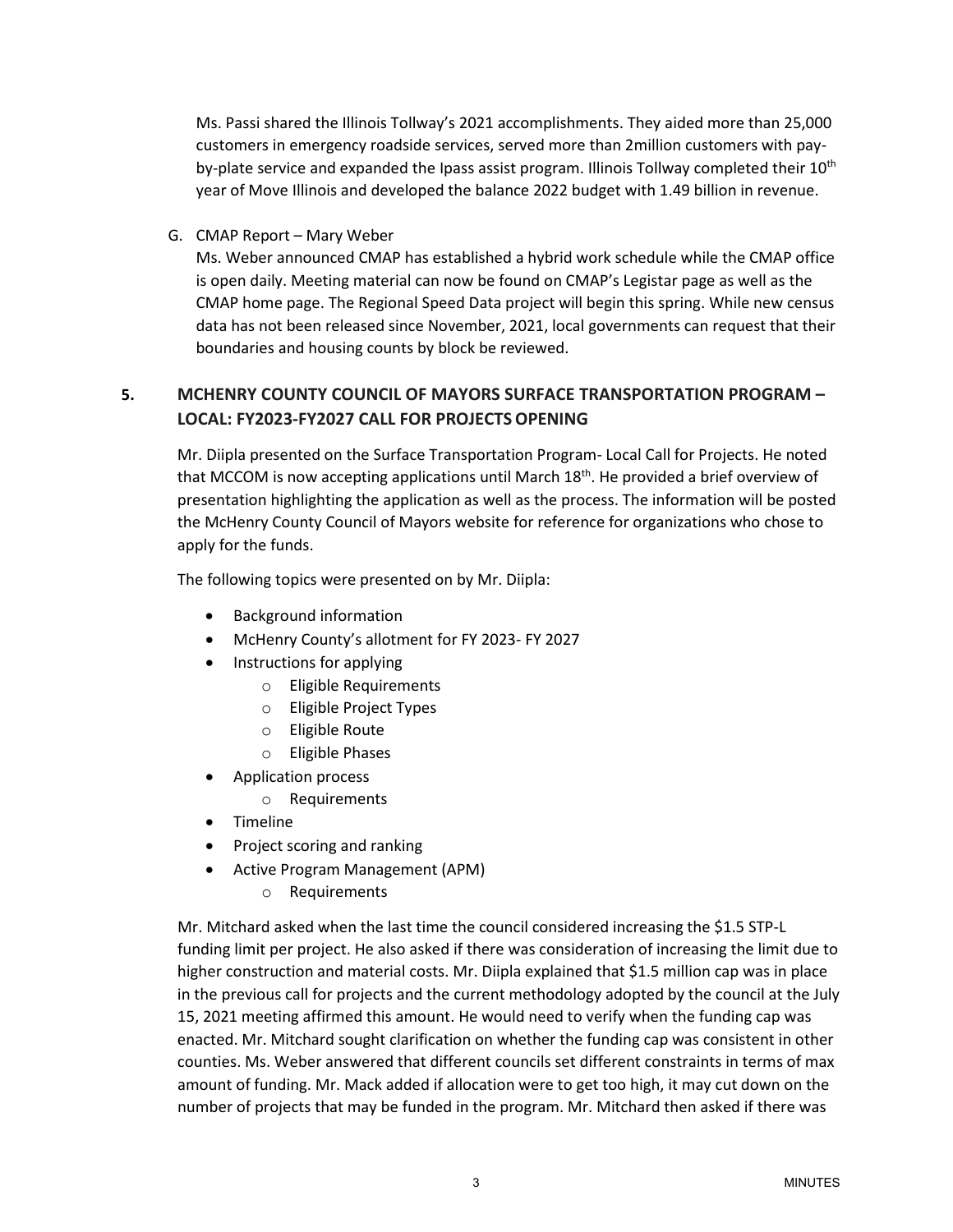any anticipation when more federal money may flow into the program. Ms. Weber said there is expected to be more money but can not say when or how much per council will receive at the moment. She expects 2026 and 2027 should increase but CMAP does not have good estimates of how much. She noted the importance of contingency programs so when additional funding is made available, those projects may move up in the program.

## **6. MCHENRY COUNTY CONNECTION BIKE PLAN-FINAL DRAFT PRESENTATION**

Mr. Diipla reported that the final draft plan has been provided by WSP. After the meeting, the materials will be posted to the MCCOM website. WSP will be present during the final overview of the plan at the March 17 meeting. The material posted to the website will be considered draft until the plan is considered for adoption at the March 17 meeting. He thanked the committee for their contributions to the plan.

# **7. DISCUSSION - MCHENRY COUNTY MOVES 2050 PLAN**

Mr. Diipla reported that the current survey will close January  $14<sup>th</sup>$  at which time the phase I engagement report coordination will begin. McHenry County Division of Transportation is coordinating with consultant team HDR to develop that. The report is anticipated to be completed early February, where it will be presented at the McHenry County Transportation Committee meeting. It will be posted to the project website. Later this Spring, strategies and coordination will begin to address engagement report and elements of the plan. Overall transportation plan scheduled to be completed by June 2023. Mr. Diipla will continue to provide updates to Council of Mayors.

## **8. PLANNING LIAISON REPORT**

Ms. Vega introduced herself as the new Planning Liaison for the McHenry County Council of Mayors. She reported that there is a remaining STP-L balance for FY 2022. She requested project sponsors for existing projects in 2022 to contact her or Mr. Diipla with any questions about the process.

# **9. OTHER BUSINESS /ANNOUNCEMENTS**

## **10. NEXT MEETING DATE AND LOCATION**

**11.** The next meeting is March 17, 2022 and will be held likely be held virtually.

# **12. ADJOURNMENT**

Mr. Mitchard motioned to adjourn; Mr. Cecola seconded. There was no roll call vote. Chairman Mack adjourned the meeting at 9:51 a.m.